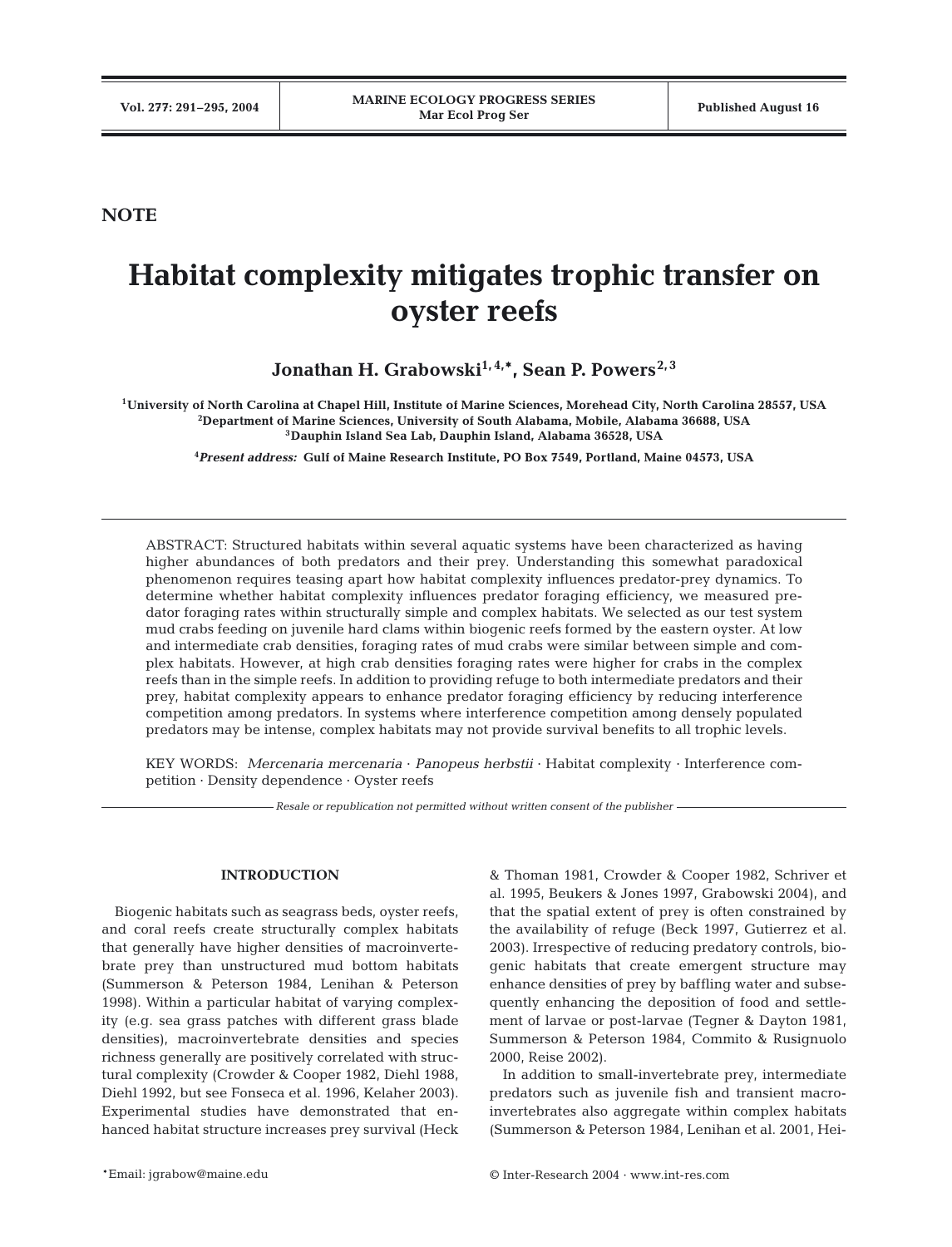thaus & Dill 2002). Although foraging in structurally complex habitats may be more difficult than unstructured habitats for intermediate predators (Summerson & Peterson 1984), added structural complexity reduces the foraging success of higher-order consumers and thus may increase survivorship of intermediate predators (Diehl 1992, Schriver et al. 1995, Corona et al. 2000, Grabowski 2004). Intermediate predator use of suboptimal foraging habitats that offer refuge suggests that predation risk from higher-order consumers is intense (Sih 1980, Werner et al. 1983, Werner & Hall 1988). Several investigations have determined that top predators induce many intermediate predators such as juvenile American lobsters *Homarus americanus* and other crustaceans to seek shelter and forage less in open habitat (Wahle 1992, Appleberg et al. 1993, Spanier et al. 1998). Yet other studies have found that foraging efficiency of top predators is maximized within intermediate or even higher levels of structural complexity, presumably as a result of increased prey densities or decreased predator detection within more complex habitats (Crowder & Cooper 1982, Winfield 1986).

Independent of prey density, habitat complexity may also impact predator foraging efficiency by influencing behavioral interactions among predators and their prey (Werner & Peacor 2003, Schmitz et al. 2004). In systems where competitive interactions among predators are strong, habitat complexity could alter predator foraging efficiency by decreasing encounter rates of predators and thus reducing interference behavior. Clark et al. (1999) documented that interference behavior among blue crabs *Callinectes sapidus* reduced their foraging efficiency, and that more widely distributed prey patches decreased interference interactions by reducing intraspecific encounter rates among crabs. Increased structural complexity also may decrease encounter rates and thus increase foraging efficiency. Experiments that address how habitat complexity impacts intra- and interspecific competitive interactions among predators and the consequences for prey survivorship are limited. In this study, we identify whether habitat complexity affects mud crab *Panopeus herbstii* predation on juvenile hard clams *Mercenaria mercenaria* at multiple predator densities to assess if habitat complexity influences intraspecific interactions among mud crabs. Specifically, we manipulated mud crab density and structural complexity of oyster reef habitats within mesocosms to determine how these factors influence crab foraging rates.

### **MATERIALS AND METHODS**

We conducted experiments in a concrete settling tank  $(6 \times 9 \times 1.2 \text{ m})$  at the University of North Carolina Institute of Marine Sciences (UNC-IMS) laboratory in Morehead City, North Carolina, in May 2002. Unfiltered seawater from Bogue Sound, North Carolina, was pumped  $(0.27 \text{ to } 0.29 \text{ l s}^{-1})$  into the concrete tank continuously during the experiment, maintaining a constant depth of 1.2 m. To test the effects of predator density and habitat complexity, we submerged individual square  $(0.6 \times 0.6 \times 1.0 \text{ m})$  mesocosms evenly spaced within the settling tank. Mesocosms consisted of a wooden tray  $(0.6 \times 0.6 \times 0.2 \text{ m})$  as the base and 6.25 mm mesh plastic fencing along the sides and top. Each mesocosm was elevated on cinder blocks 0.5 m above the bottom of the settling tank so that mesocosms extended just above the water surface. Tops were removable to permit construction and breakdown of experimental reefs.

We tested whether habitat complexity affects foraging rates of mud crabs on hard clams at 3 densities  $(11, 22,$  and  $44 \text{ m}^2)$  of mud crabs. These 3 densities represent a realistic range of mud crabs on oyster reefs in the wild (Meyer et al. 1996, Grabowski 2002). Reef construction consisted of a sand (20 l) base in each mesocosm followed by unaggregated oyster shell (20 l) in each of 6 mesocosms (simple reefs), or oyster clusters (20 l) on top of unaggregated shell (20 l) in each of the other 6 mesocosms (complex reefs). Oyster clusters extended 10 to 30 cm upward from the unaggregated shell, and created an irregular, high vertical relief in contrast to simple reefs (<5 cm vertical relief). One hundred juvenile clams (mean  $13.7 \pm 0.1$  SE mm shell length) were deposited after adding sand to each experimental mesocosm, and were buried before adding shell material. Clams were obtained from D. Gilgo's aquaculture lease in the Newport River, Carteret County, North Carolina, and were stored in upwellers at UNC-IMS prior to use in the experiment. Each of 2 high and 2 low complexity reefs received 4, 8, and 16 mud crabs  $(32.8 \pm$ 0.7 mm carapace width) after mesocosms were submerged in seawater. Previous experiments of crab consumption on oysters and clams within this experimental arena determined that bivalve survivorship is >98% in the absence of crab predators (Grabowski 2004, unpubl. data). Mud crabs were collected on oyster reefs in Back Sound, Carteret County, North Carolina, and held in upwellers at UNC-IMS prior to use in the experiment.

Living, dead, and missing mud crabs and clams were quantified after 48 h to avoid prey depletion (maximum prey depletion of  $59.9 \pm 4.2$ % occurred in the high crab density–complex habitat treatment). A very small proportion (2.4%) of mud crabs was missing or dead at the end of each experimental run. Broken remnants of clam shells were retrieved in all pools and suggested predation by crabs. Because pre-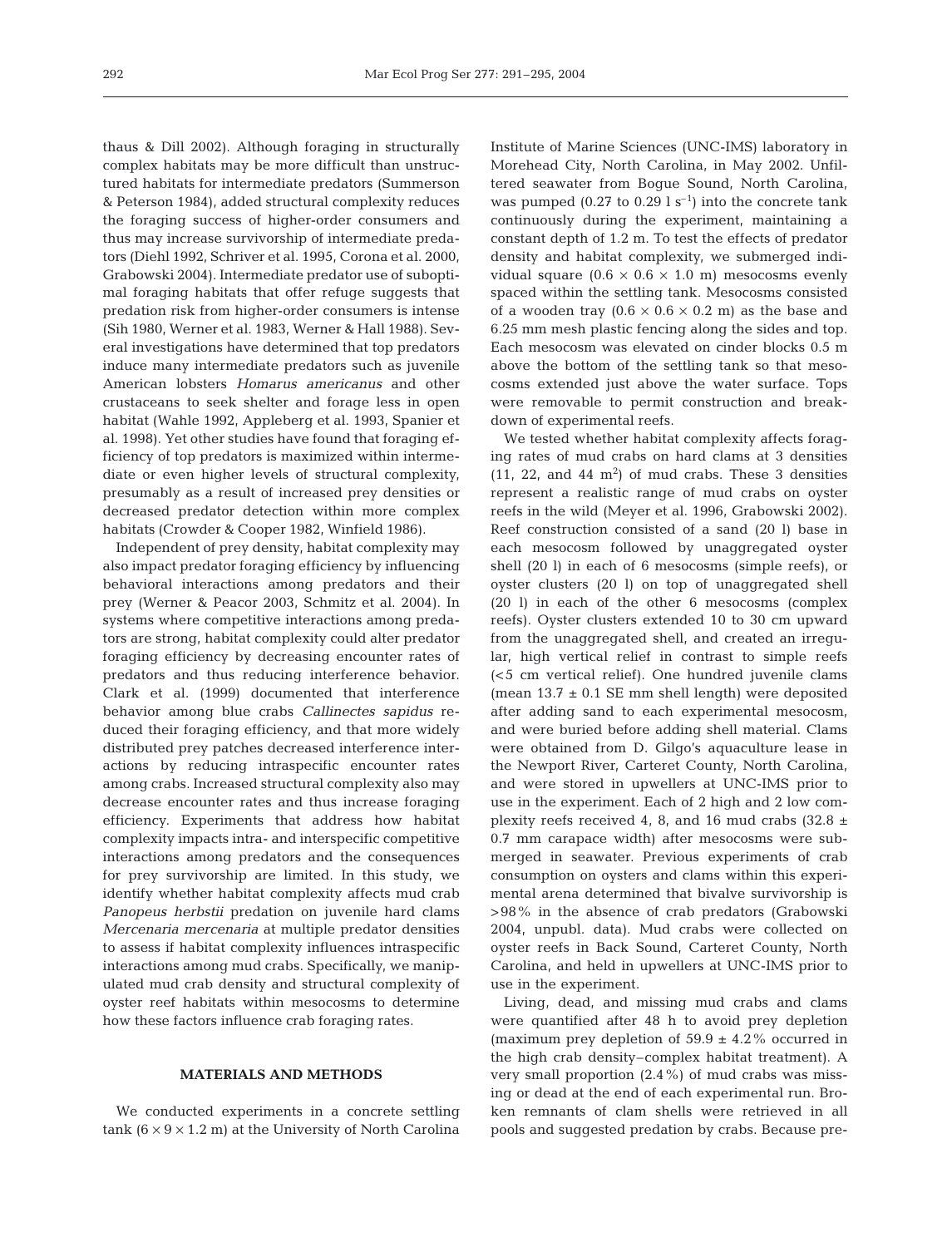

Fig. 1. Foraging rates (mean + 1 SE) of mud crabs on hard clams in structurally simple versus structurally complex oyster habitat at 3 different densities of mud crabs. Results of unpaired *t*-test are given in the upper left-hand corner of each panel. ns: not significant

liminary trials in the absence of predators indicated that clam survival and retrieval was extremely high (>98%) in our mesocosms, we assumed that missing clams were dead and consumed by mud crabs. Space limitations within the tank permitted only 2 replicates of each treatment in any given experimental trial; therefore, we conducted three 48 h trials and treated each experimental trial as a block to achieve a total of 6 replicates of each treatment. After each experimental trial was completed, we removed and sieved all shell and sand material from the pools and quantified mortality levels. Before beginning a new experimental run, we randomly reassigned treatments and reconstructed reefs within mesocosms. Before each experimental run, we collected additional mud crabs to avoid reusing crabs that may have been conditioned during previous experimental runs. Additional small prey organisms such as isopods, amphipods, polychaetes, and mollusks entered the individual enclosures via the UNC-IMS water pumping system (Martin et al. 1989, Grabowski 2004). For each enclosure, we analyzed individual crab predation on clams to standardize for patterns in clam mortality attributable to differences in crab density. Specifically, crab predation was calculated after each experimental run for each mesocosm by dividing clam mortality by the average number of crabs in each mesocosm during the course of the experimental run. Finally, we tested if habitat complexity affects foraging rates of mud crabs at each density using separate, unpaired *t*-tests. Violation of the assumption of homogeneity of the variances precluded the use of a 2-way ANOVA to examine the interaction between habitat complexity and crab density on crab foraging rates.

## **RESULTS AND DISCUSSION**

The effect of habitat complexity on foraging rates of mud crabs was dependent upon crab density. At low crab density (4 crabs per mesocosm), habitat complexity did not affect foraging rates of mud crabs  $(t_{10} = 0.2$ ;  $p = 0.86$ ; Fig. 1). Crab foraging rates ranged from  $5.6$ clams per crab per experimental run on simple reefs to 6.0 clams per crab on more complex reefs. Habitat complexity also did not affect foraging rates of mud crabs at the medium density (8 crabs per mesocosm). Crab foraging rates were slightly lower on simple reefs (4.3 clams per crab per experimental run) than on more complex reefs (5.1 clams per crab per experimental run), though this trend was not significant  $(t_{10} = 1.3;$  $p = 0.22$ ). Crabs consumed 51.5% more clams on complex reefs (3.7 clams per crab per experimental run) than on simple reefs (2.5 clams per crab per experimental run) when crab density was high (16 crabs per experimental mesocosm;  $t_{10} = 4.4$ ;  $p = 0.001$ ). We did notice a trend regardless of habitat complexity that variances were greatest at the low density, moderate at the intermediate density, and lowest at the high density, suggesting that experimental power may have been insignificant to detect differences at the lower crab densities. However, crabs at the lowest density consumed only 6.7% more clams on complex than on simple reefs, indicating that the effect of habitat complexity on intraspecific interactions among crabs and their foraging rates at lower crab densities is largely diminished, if not completely insignificant.

Added reef complexity may not affect mud crab foraging at low or intermediate crab densities, but it enhanced mud crab foraging rates on juvenile clams at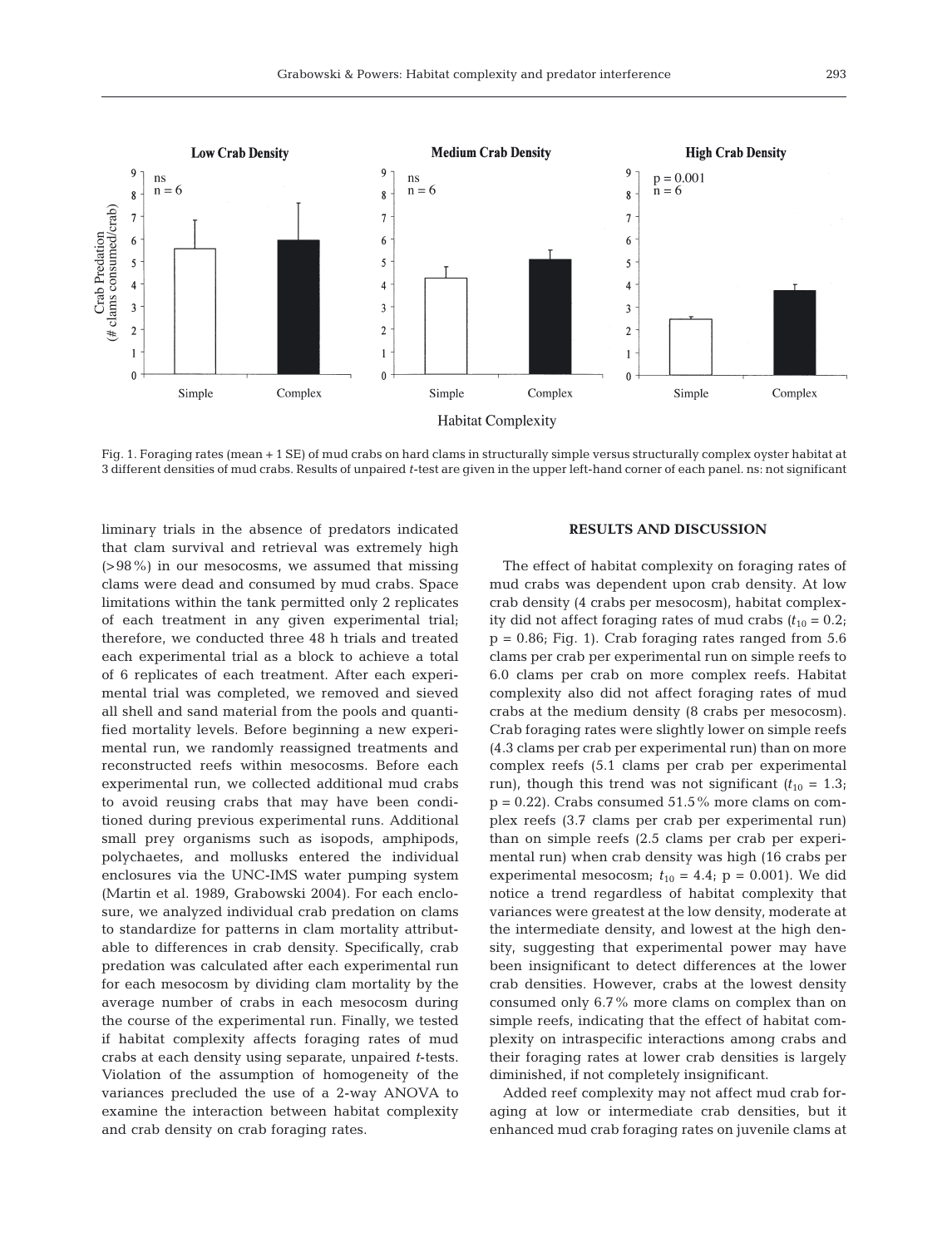high crab densities. This finding is counter to a previous study by Grabowski (2004), in which habitat complexity reduced mud crab foraging efficiency on juvenile oysters *Crassostrea virginica*, an epifaunal prey common within oyster reefs. Because juvenile oysters are located within the shell matrix, added complexity probably reduces crab-oyster encounter rates, resulting in reduced crab foraging rates on oysters. On the other hand, added complexity apparently does not reduce crab-clam encounter rates, perhaps because juvenile hard clams are located slightly beneath the shell matrix. Mud crab densities were stocked at a density of  $\sim$  20 crabs  $m^{-2}$  in Grabowski (2004), which is similar to our intermediate density and below the threshold at which interference interactions were modified by habitat complexity in our clam study.

Although decreases in individual feeding rate were evident as crab density increased in our study, this decrease was significantly greater in the high crab density-simple habitat treatment than the high crab density-complex habitat treatment. Because prey density was constant across our experiment, a factor other than prey density was controlling foraging rates. The most plausible explanation for the observed pattern of higher crab foraging success in complex than in simple habitats at high crab density is that higher structural complexity reduces interference among crabs. Aggressive behavior within crab populations is well established (Beck 1997, Clark et al. 1999). Thus, increasing structural complexity would minimize contact among crabs and as a consequence reduce intraspecific interactions.

Complex habitats often are characterized by dense assemblages of predators and prey in part because habitat complexity typically increases prey survival. For instance, intertidal oyster reefs with greater habitat complexity have almost an order of magnitude greater bivalve (other than oysters) densities over less complex reef habitat (Summerson et al. 1995, Grabowski 2002). In addition to offering refuge for both intermediate predators and prey, habitat complexity may increase intermediate predator foraging efficiency through mechanisms that decrease intraand interspecific aggression or competition. Thus, mechanisms driving increased predator foraging efficiency within complex habitats counteract habitat complexity driven benefits to prey survival. In this study, we demonstrate that the effect of habitat complexity on predator foraging efficiency is densitydependent. In particular, habitat complexity increases foraging efficiency at high predator densities by reducing intraspecific interference among mud crabs. Dense aggregations of prey within complex habitats could be analogous to schools of fish, which have been reported to both increase prey survivorship (Turner &

Pitcher 1986, Krause et al. 1998) and enhance predator foraging efficiency (Sharpe & Dill 1997, Domenici et al. 2000). Further investigations of how habitat complexity mediates predator-prey dynamics should consider the relative importance of trait- and density-mediated interactions and their resultant impacts across multiple trophic levels.

*Acknowledgements*. The authors would like to thank A. Baukus, K. Sullivan, D. Gaskill, and K. Gregalis for assistance with the experiment. UNC-IMS provided laboratory space and technical support, for which we are very grateful. This study was supported through funding from the North Carolina Fishery Resource Grant Program (J.H.G.), the University of North Carolina at Chapel Hill graduate fellowship program (J.H.G.) and the National Science Foundation (S.P.P.).

#### LITERATURE CITED

- Appleberg M, Söderbäck B, Odelström B (1993) Predator detection and perception of predation risk in the crayfish *Astacus astacus* L. Nordic J Freshw Res 68:55–62
- Beck MW (1997) A test of the generality of the effects of shelter bottlenecks in four stone crab populations. Ecology 78: 2487–2503
- Beukers JS, Jones GP (1997) Habitat complexity modifies the impact of piscivores on a coral reef fish population. Oecologia 114:50–59
- Clark ME, Wolcott TG, Wolcott DL, Hines AH (1999) Intraspecific interference among foraging blue crabs *Callinectes sapidus*: interactive effects of predator density and prey patch distribution. Mar Ecol Prog Ser 178:69–78
- Commito JA, Rusignuolo BR (2000) Structural complexity in mussel beds: the fractal geometry of surface topography. J Exp Mar Biol Ecol 255:133–152
- Corona A, Soto LA, Sanchez AJ (2000) Epibenthic amphipod abundance and predation efficiency of the pink shrimp *Farfantepenaeus duorarum* (Burkenroad, 1939) in habitats with different physical complexity in a tropical estuarine system. J Exp Mar Biol Ecol 253:33–48
- Crowder LB, Cooper WE (1982) Habitat structural complexity and the interaction between bluegills and their prey. Ecology 63:1802–1813
- Diehl S (1988) Foraging efficiency of three freshwater fish: effects of structural complexity and light. Oikos 53: 207–214
- Diehl S (1992) Fish predation and benthic community structure: the role of omnivory and habitat complexity. Ecology 73:1646–1661
- Domenici P, Batty RS, Simila T, Ogam E (2000) Killer whales (*Orcinus orca*) feeding on schooling herring (*Clupea harengus*) using underwater tail-slaps: kinematic analyses of field observations. J Exp Biol 203:283–294
- Fonseca MS, Meyer DL, Hall MO (1996) Development of planted seagrass beds in Tampa Bay, Florida, USA. II. Faunal components. Mar Ecol Prog Ser 132:141–156
- Grabowski JH (2002) The influence of trophic interactions, habitat complexity, and landscape setting on community dynamics and restoration of oyster reefs. PhD thesis, University of North Carolina, Chapel Hill, NC
- Grabowski JH (2004) Habitat complexity disrupts predatorprey interactions but not the trophic cascade on oyster reefs. Ecology 84:995–1004
- Gutierrez JL, Jones CG, Strayer DL, Iribarne OO (2003) Mol-